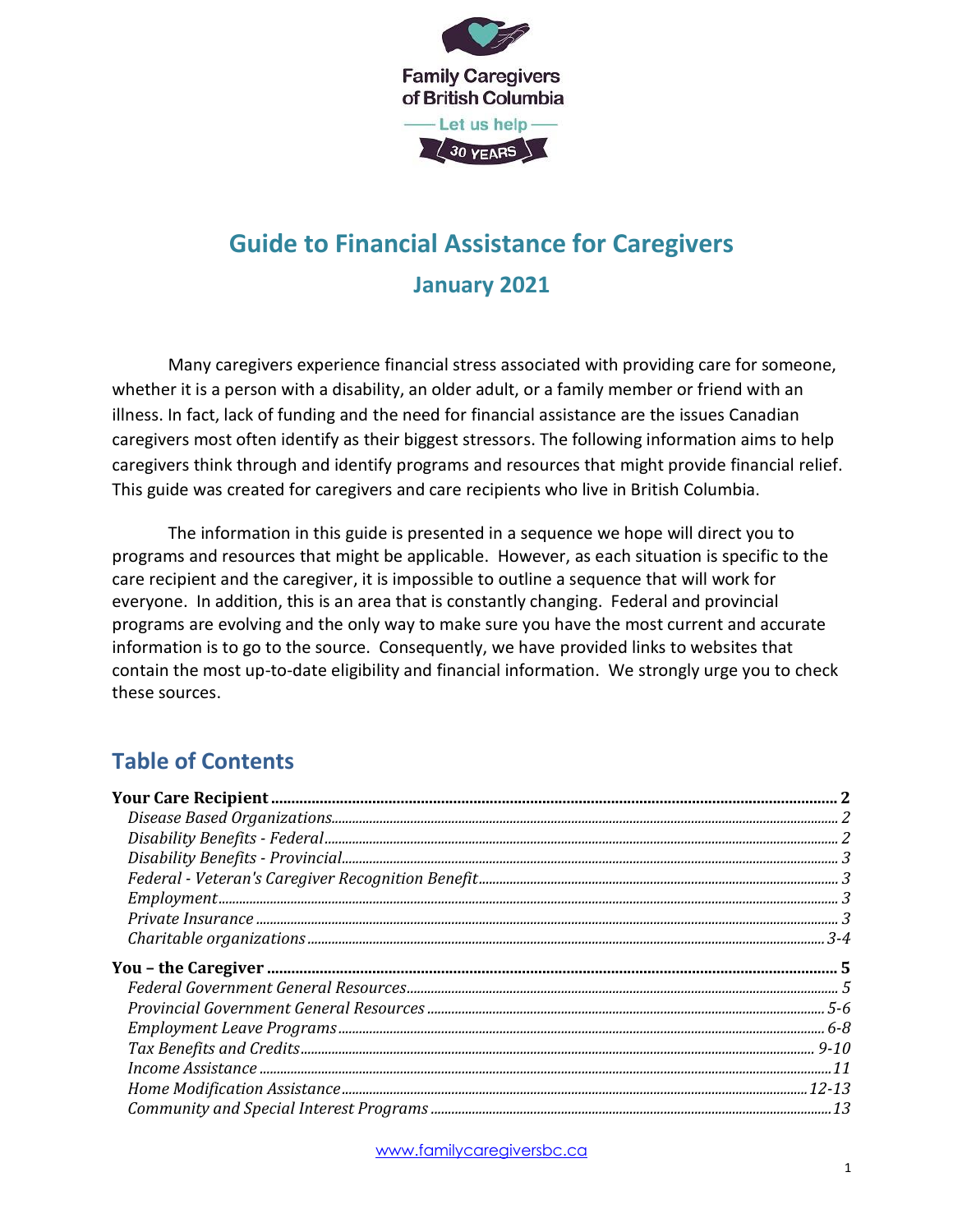

# **Your Care Recipient**

<span id="page-1-0"></span>A good place to start is by identifying if there are benefits your care recipient may be eligible for from government, employment, private insurance and non-profit organizations. The following are excellent resources:

### <span id="page-1-1"></span>**Disease Based Organizations**

Disease based organizations often have pages on their websites that contain information on financial and other forms of assistance available to care recipients specific to that disease.

#### BC Cancer Agency

[Financial information](http://www.bccancer.bc.ca/coping-and-support-site/Documents/BC_Cancer_financial_brochure_2017_web.pdf) brochure for cancer patients is in an interactive format at the link below. http://www.bccancer.bc.ca/health-info/coping-with-cancer/practical-support/financialassistance

#### Muscular Dystrophy Canada

Muscular Dystrophy Canada provides information on financial assistance available for equipment to help individuals with muscular dystrophy.

[http://muscle.ca](http://muscle.ca/)

## <span id="page-1-2"></span>**Disability Benefits – Federal**

Canada Disability Savings Bond is one way that the federal government will put money into your RDSP. If your net income is less than the government designated amount per year, the federal government will put money into your RDSP each year. See the website for details. *Note: You cannot get the bond after the calendar year in which you turn 49.* <http://www.rdsp.com/tutorial/what-is-the-canada-disability-savings-bond/>

Canada Disability Savings Grant is another way for the federal government to contribute money to your RDSP. When you (or your family or friends) deposit money into the RDSP, the federal government will also put in some money. The amount of Disability Savings Grant you receive depends on your income tax returns for the previous two years. For a minor, the grant is calculated on their family's net-adjusted income. For an adult, the grant is based upon the beneficiary's personal net-adjusted income (even if they live with their parents). *Note: You cannot receive the grant after the calendar year in which you turn 49.* <http://www.rdsp.com/tutorial/what-is-the-canada-disability-savings-grant/>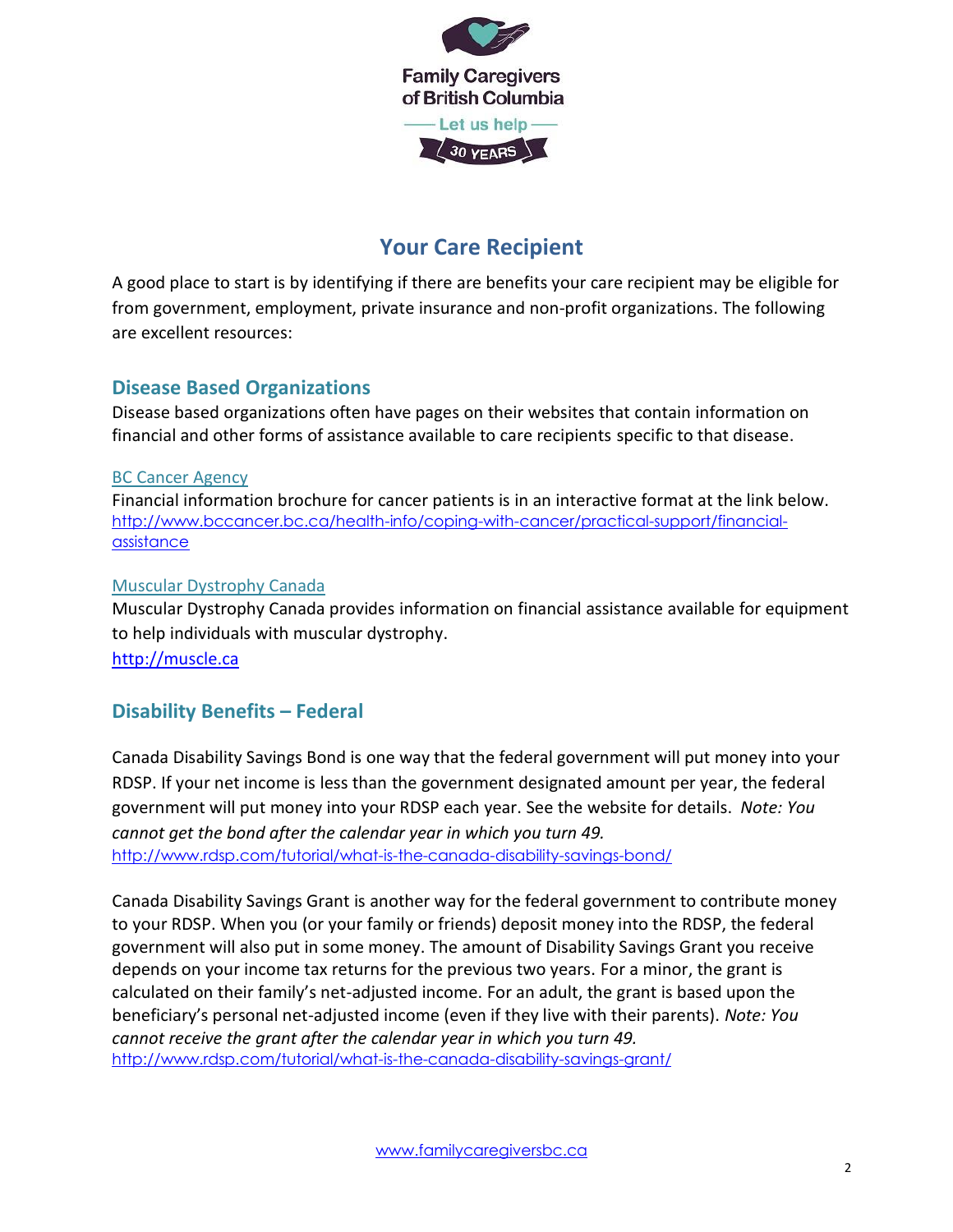

## **Disability Benefits – Provincial**

Disability Alliance of BC provides information about assistance for people with disabilities. Their Help Sheets are designed to assist you in understanding if your care recipient qualifies as a person with disabilities and what benefits may accrue to them as a result. [Help Sheets](http://disabilityalliancebc.org/category/publications/help-sheets/) are guides explaining various benefits and how to apply for them e.g., grant programs, Disability Tax Credits and Homeowner's Grant.

<https://disabilityalliancebc.org/category/publications/help-sheets/>

#### <span id="page-2-0"></span>**Federal - Veteran's Caregiver Recognition Benefit**

If your care recipient is a Veteran, Veteran's Affairs Canada will pay you a monthly tax free benefit to provide financial relief. There is no time limit to apply. <http://www.veterans.gc.ca/>search: Caregiver Recognition Benefit

#### <span id="page-2-1"></span>**Employment**

Your care recipient may be eligible for sick leave and short/long-term disability compensation during an illness. These possibilities need to be explored through their employer.

#### <span id="page-2-2"></span>**Private Insurance**

Your care recipient may have insurance policies that will help with finances in the event they become ill. These need to be followed up with the insurance companies and often require medical certification of illness.

#### <span id="page-2-3"></span>**Charitable Organizations**

If the person in your care requires special equipment or assistive devices such as a wheelchair, international and national charitable organizations below at each club or local branch may have different offerings and application processes:

**[Lions Club International](file:///C:/Users/Jane/Sync/Caregiver%20Support/Projects%20CSL%20+%20Caregiver%20Support/Financial%20Assistance%20Guide%20Nov%202020/Lions%20Club%20International)** at https://www.lionsclubs.org/en **[Kiwanis International](https://www.kiwanis.org/home)** at https://www.kiwanis.org/home **[Rotary International](https://www.rotary.org/en)** at https://www.kiwanis.org/home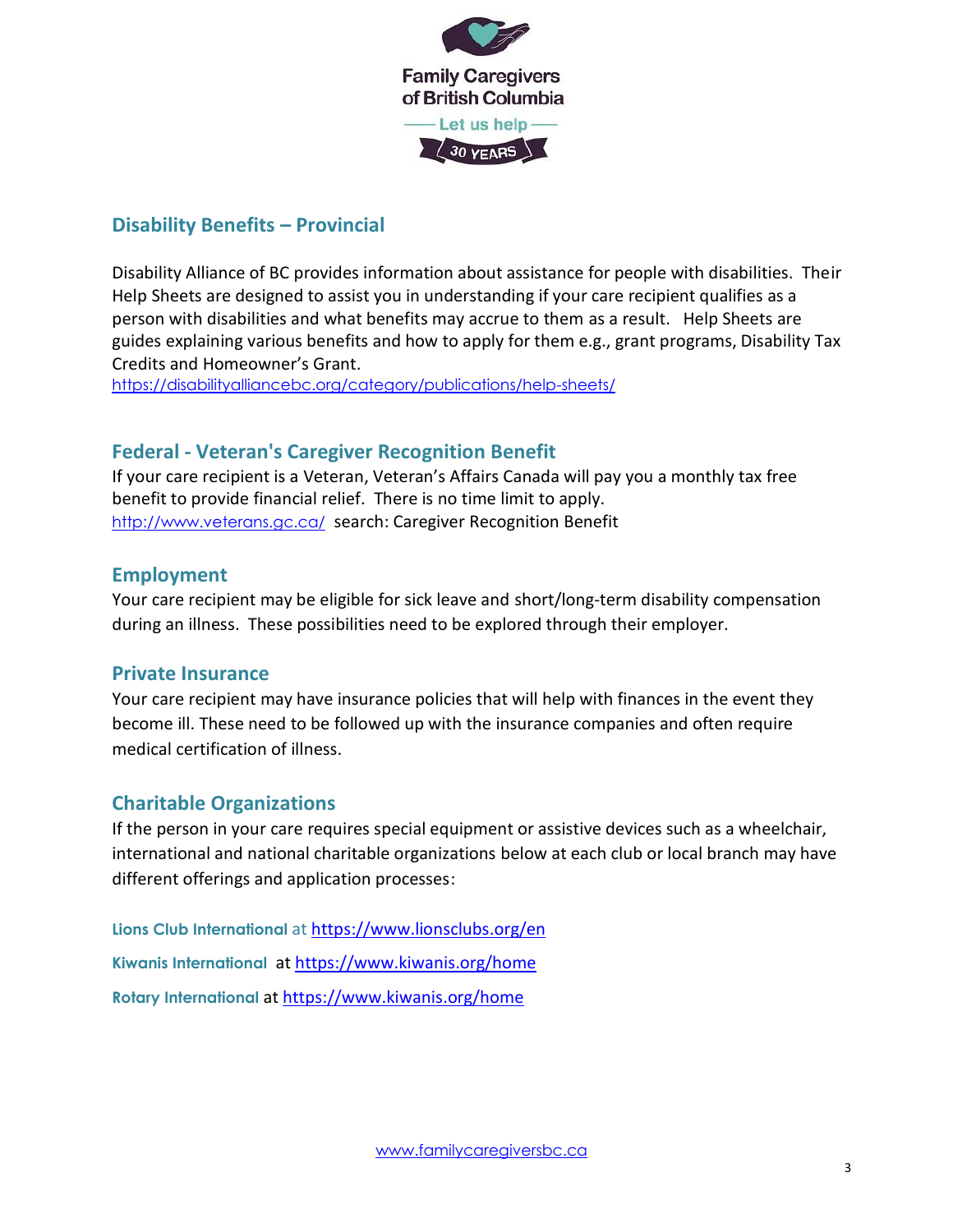

# **Charitable Organizations continued.**

#### **Canadian Red Cross**

The Canadian Red Cross offers several programs to help people coping with illness, injury or endof-life at home.

- **Health Equipment Loan Program (HELP)**: A short-term loan program, HELP provides basic equipment including wheelchairs, walkers, bath seats and benches, commodes and toilet seats, crutches and cane, bed handles and other durable medical equipment.
- **HELP Plus**: This program augments HELP by providing delivery and installation of advanced equipment such as beds and lifts.
- **Aids to Independent Living:** For seniors coping with long-term illness or injury, this program lends health equipment, free-of-charge, to Home Health clients living in the Fraser and Vancouver Coastal Health Regions. [https://www.redcross.ca/how-we-help/community-health-services-in-canada/bc-health](https://www.redcross.ca/how-we-help/community-health-services-in-canada/bc-health-equipment-loan-program)[equipment-loan-program.](https://www.redcross.ca/how-we-help/community-health-services-in-canada/bc-health-equipment-loan-program)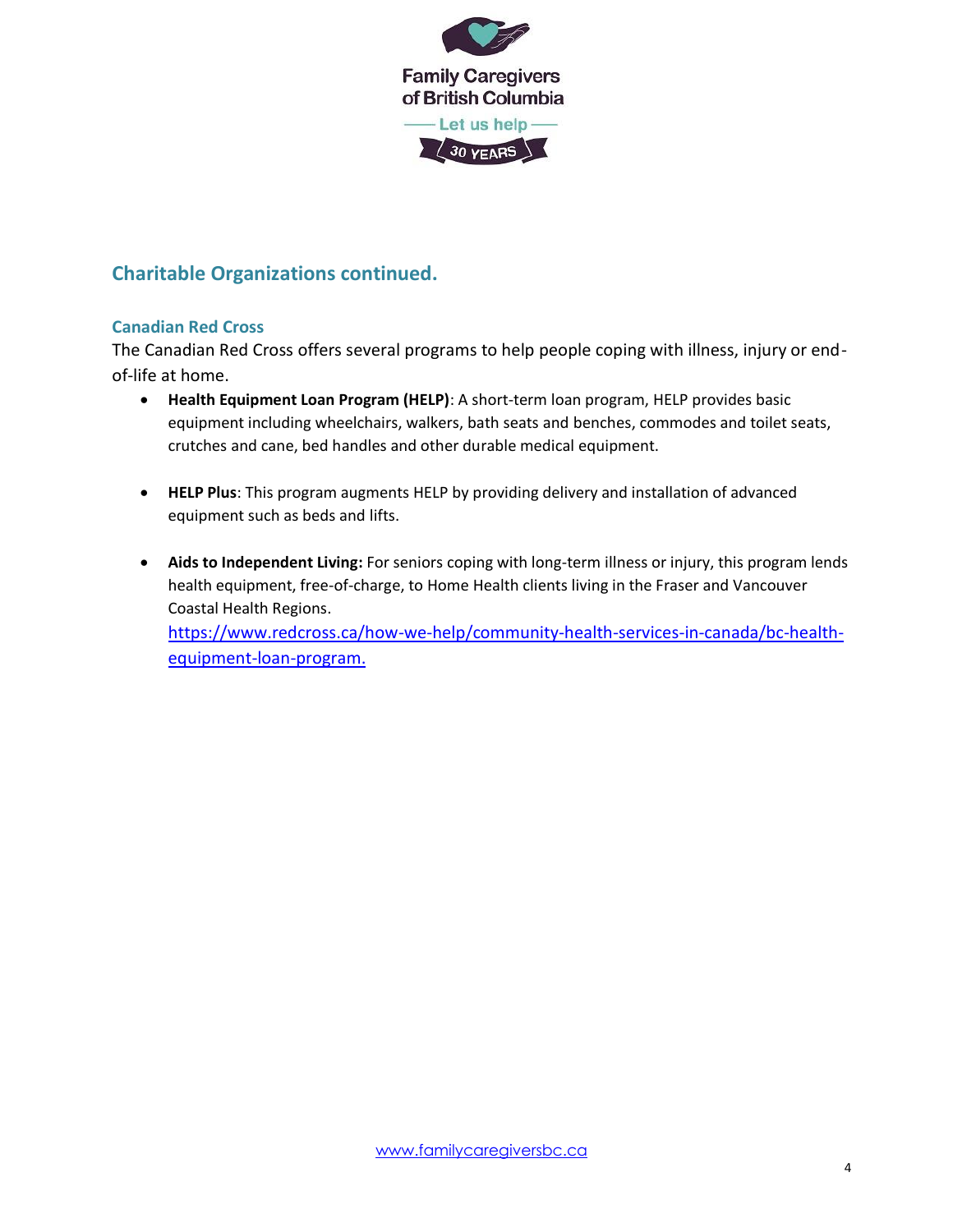

# **You – the Caregiver**

<span id="page-4-0"></span>While many caregivers ask if there is any form of monthly financial assistance available to them, Nova Scotia is currently the only province in Canada that has an actual caregiver allowance (known as [The Caregiver Benefit Program\)](https://novascotia.ca/dhw/ccs/caregiver-benefit.asp). In the rest of Canada, financial assistance for caregivers is primarily in the form of employment leave programs and federal and provincial tax credits and relief. The following is an overview of financial support available to **caregivers in British Columbia**.

#### <span id="page-4-1"></span>**Federal Government General Resources**

**Canada Revenue Agency General Enquiries Line: 1-800-959-8281**

**Disability related information 2019. Tax measures for persons with disabilities**. <https://www.canada.ca/content/dam/cra-arc/formspubs/pub/rc4064/rc4064-19e.pdf>

#### **Family, child-care and caregivers deductions and credits (January, 2020)**

Information on deductions and credits that can be claimed for your children, spouse or commonlaw partner, other eligible dependents, and amounts related to being a caregiver. [https://www.canada.ca/en/revenue-agency/services/tax/individuals/topics/about-your-tax](https://www.canada.ca/en/revenue-agency/services/tax/individuals/topics/about-your-tax-return/tax-return/completing-a-tax-return/deductions-credits-expenses/family-child-care-caregivers-deductions-credits.html)[return/tax-return/completing-a-tax-return/deductions-credits-expenses/family-child-care](https://www.canada.ca/en/revenue-agency/services/tax/individuals/topics/about-your-tax-return/tax-return/completing-a-tax-return/deductions-credits-expenses/family-child-care-caregivers-deductions-credits.html)[caregivers-deductions-credits.html](https://www.canada.ca/en/revenue-agency/services/tax/individuals/topics/about-your-tax-return/tax-return/completing-a-tax-return/deductions-credits-expenses/family-child-care-caregivers-deductions-credits.html)

#### **Medical Expenses 2019**

Information about medical expenses you can claim. <https://www.canada.ca/content/dam/cra-arc/formspubs/pub/rc4065/rc4065-19e.pdf>

#### **Provincial Government General Resources**

#### **BC Hardship-Reduced Rates for Public Long-Term Care**

Residential Care (sometimes referred to as Long-term Care) costs up to 80% of an individual's annual after-tax income, subject to a minimum and a maximum rate. This can be financially difficult for dependent spouses who, because they stayed home to raise children and care for family, had limited access to CPP and private pension plans, and relied on the pension of their spouse. The 80% rate can severely limit household income for the spouse who continues to live independently in the community. In cases of financial hardship, speak with the social worker at the facility where your spouse is living about hardship-reduced rates.

[http://www2.gov.bc.ca/gov/content/health/accessing-health-care/home-community-care/who](http://www2.gov.bc.ca/gov/content/health/accessing-health-care/home-community-care/who-pays-for-care/temporary-reduction-of-your-client-rate)[pays-for-care/temporary-reduction-of-your-client-rate](http://www2.gov.bc.ca/gov/content/health/accessing-health-care/home-community-care/who-pays-for-care/temporary-reduction-of-your-client-rate)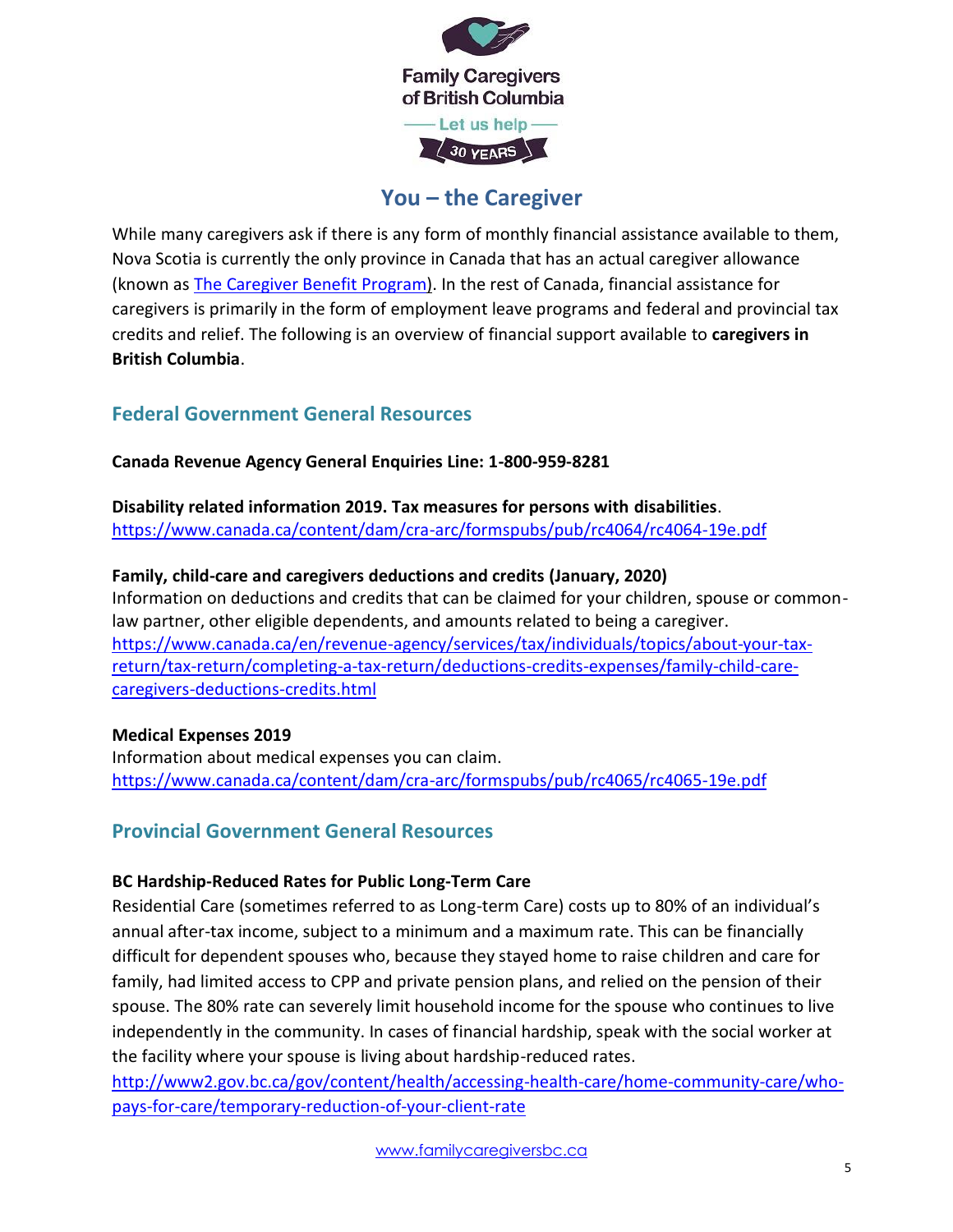

### **Provincial Government General Resources continued.**

#### **BC Palliative Care Benefits Program**

BC residents of any age who have reached the end stage of a life-threatening illness and want to receive medically-appropriate palliative care at home. BC Palliative Care Benefits cover certain drugs, medical supplies, and equipment that are used in palliative care. BC residents who want to receive palliative care at home can ask their physician or nurse practitioner to assess their eligibility for benefits. If they are eligible, their physician or nurse practitioner submits a registration form.

[http://www2.gov.bc.ca/gov/content/health/practitioner-professional](http://www2.gov.bc.ca/gov/content/health/practitioner-professional-resources/pharmacare/prescribers/plan-p-bc-palliative-care-benefits-program)[resources/pharmacare/prescribers/plan-p-bc-palliative-care-benefits-program](http://www2.gov.bc.ca/gov/content/health/practitioner-professional-resources/pharmacare/prescribers/plan-p-bc-palliative-care-benefits-program)

#### **Choice in Supports for Independent Living (CSIL)**

BC provincial program to support eligible care recipients and their caregivers who (on behalf of the care recipient) essentially become an employer and assume responsibility for hiring required support staff, training and administering payroll. The CSIL program is administered by BC regional health authorities, and each authority determines the funds available to a consumer to pay for care. More information and eligibility requirements can be found at the link below. [https://www2.gov.bc.ca/gov/content/health/accessing-health-care/home-community-care/care](https://www2.gov.bc.ca/gov/content/health/accessing-health-care/home-community-care/care-options-and-cost/choice-in-supports-for-independent-living)[options-and-cost/choice-in-supports-for-independent-living](https://www2.gov.bc.ca/gov/content/health/accessing-health-care/home-community-care/care-options-and-cost/choice-in-supports-for-independent-living)

#### <span id="page-5-0"></span>**Employment Leave Programs**

If you are currently employed, your caregiving role may necessitate a withdrawal from the work force, either temporary or longer term. This will depend on the situation with your care recipient and your ability to juggle work and caregiving. There is much to be considered and it is a good idea to get some help to think it through. People you could consult include the health care providers involved in your care recipient's care, others involved in unpaid caregiving, your employer, your bank and financial advisors. The programs listed on the next page may factor into your decision-making process.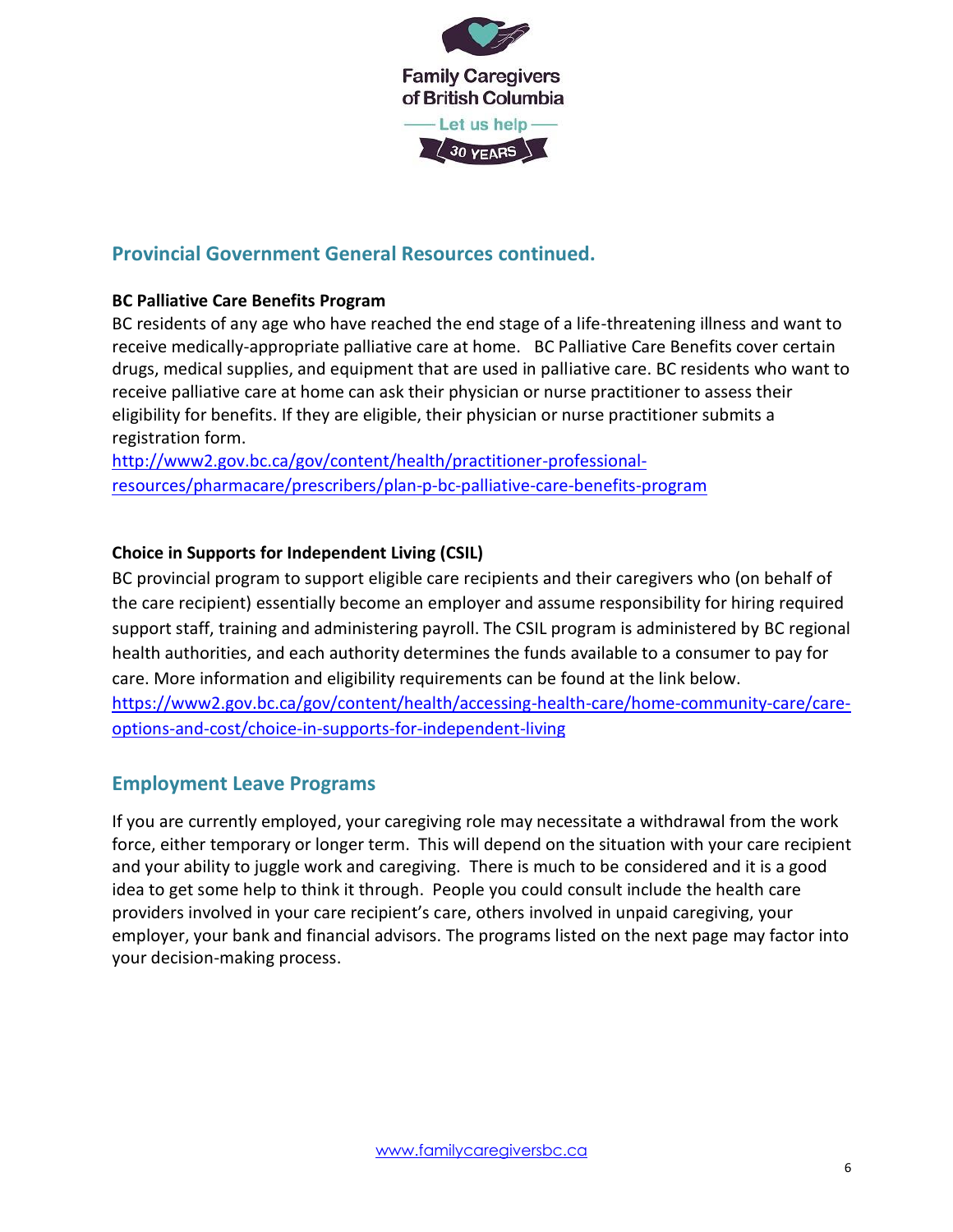

|                | FEDERAL - EI Caregiving Benefits and Leave (includes Compassionate Care Benefit (CCB))    |
|----------------|-------------------------------------------------------------------------------------------|
| Description    | Through Employment Insurance, eligible caregivers can receive financial                   |
|                | assistance as a % of their income up to a maximum amount in order to take                 |
|                | time away from work to provide care or support to a critically ill or injured             |
|                | person or someone needing end-of-life care. There are 3 types:                            |
|                | 1. Family caregiver benefit for children (a critically ill or injured person<br>under 18) |
|                | 2. Family caregiver benefit for adults (a critically ill or injured person<br>over 18)    |
|                | 3. Compassionate care benefits (a person of any age who requires end<br>of life care)     |
| <b>Details</b> | The maximum number of weeks payable varies dependent on the care                          |
|                | recipient's age and circumstances.                                                        |
|                | The caregiver does not have to be related to or live with the person they care<br>п       |
|                | for or support, but they must be considered like family.                                  |
|                | The benefits can be used all at once or in separate periods, and can also be              |
|                | shared by multiple eligible caregivers, either at the same time or one after              |
|                | another.                                                                                  |
| Required       | Authorization to release a medical certificate                                            |
| Forms          | <b>Medical certificate</b><br>п                                                           |
|                | <b>Record of Employment</b><br>ш                                                          |
|                | Attestation for non-family members<br>п                                                   |
| How to         | • Online application should be filed as soon as possible, and no more than 4              |
| Claim          | weeks after the caregiver's last day of work.                                             |
| Website        | https://www.canada.ca/en/services/benefits/ei/caregiving.html                             |

| <b>PROVINCIAL - Compassionate Care Leave (UNPAID)</b> |                                                                                  |
|-------------------------------------------------------|----------------------------------------------------------------------------------|
| Description                                           | Employees are entitled to take up to 27 weeks of compassionate care leave        |
|                                                       | within a 52-week period to care for a family member who is terminally ill.       |
| Details                                               | • The caregiver does not have to be related to or live with the person they care |
|                                                       | for or support, but they must be considered like family.                         |
|                                                       | After the employee has had 27 weeks off within the period of 52 weeks - the<br>д |
|                                                       | employer does not have to give more leave during that 52-week period.            |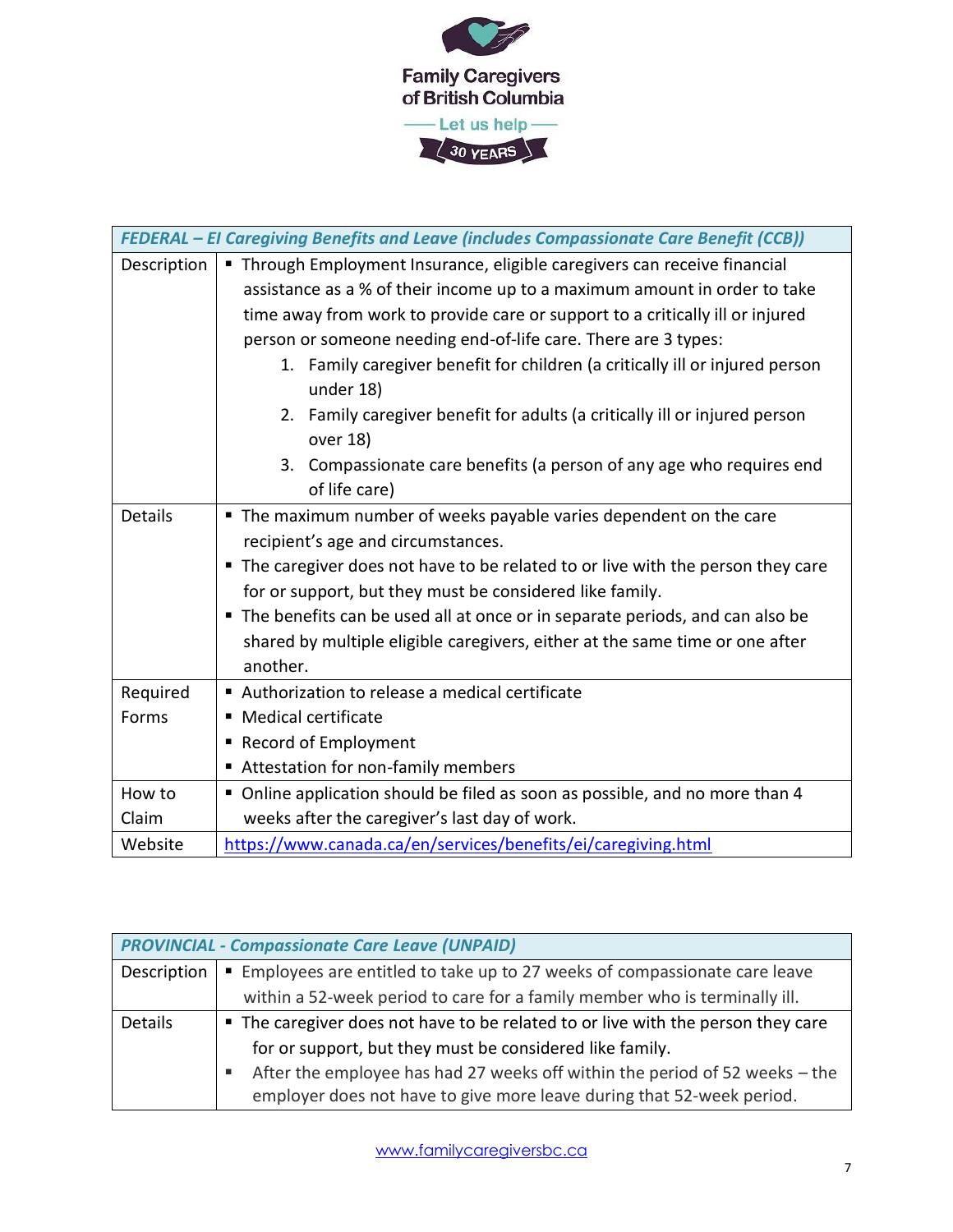

|          | If the family member does not die within the 52-week period, an employee<br>may take more leave after they get a new medical certificate stating that the<br>family member has a serious medical condition with significant risk of death<br>within 26 weeks. |
|----------|---------------------------------------------------------------------------------------------------------------------------------------------------------------------------------------------------------------------------------------------------------------|
|          | Some leaves, like compassionate care leave, are taken a week at a time - a<br>п.<br>week starts on Sunday. If an employee takes two days of leave in a week, it<br>counts as a full week of leave.                                                            |
| Required | • Medical certificate stating the family member has a serious medical condition                                                                                                                                                                               |
| Forms    | and is at risk of death within 26 weeks.                                                                                                                                                                                                                      |
| How to   | Employees do not have to make the request in writing or to give the employer                                                                                                                                                                                  |
| Claim    | advance notice. However, the employee should speak with their employer                                                                                                                                                                                        |
|          | about the need to take the leave when they first become aware of it.                                                                                                                                                                                          |
| Website  | https://www2.gov.bc.ca/gov/content/employment-business/employment-                                                                                                                                                                                            |
|          | standards-advice/employment-standards/time-off/leaves-of-                                                                                                                                                                                                     |
|          | absence#employees                                                                                                                                                                                                                                             |

|                | <b>PROVINCIAL - Family Responsibility Leave (UNPAID)</b>                        |
|----------------|---------------------------------------------------------------------------------|
| Description    | ■ Under BC Employment Standards, employees can take leave to provide care       |
|                | and support for a family member whose life is at risk as a result of illness or |
|                | critical injury. Employees may request this leave and are entitled to up to 16  |
|                | weeks of unpaid leave to support family members who are over the age of 19.     |
|                | Employees are also entitled to up to 5 days of unpaid leave during each         |
|                | employment year to meet responsibilities related to (b) the care or health of   |
|                | any other member of the employee's immediate family.                            |
| <b>Details</b> | • Leave is a statutory entitlement.                                             |
|                | If it is not used, leave does not carry over from year to year.<br>ш            |
|                | Any time taken off on any day (even one hour) qualifies as one day, unless the  |
|                | employer and employee agree otherwise.                                          |
| Required       | Employers are entitled to reasonable proof, after the event, that the request   |
| Forms          | for a leave was valid.                                                          |
| How to         | ■ Contact your employer.                                                        |
| Claim          |                                                                                 |
| Website        | https://www2.gov.bc.ca/gov/content/employment-business/employment-              |
|                | standards-advice/employment-standards/time-off/leaves-of-absence                |
|                |                                                                                 |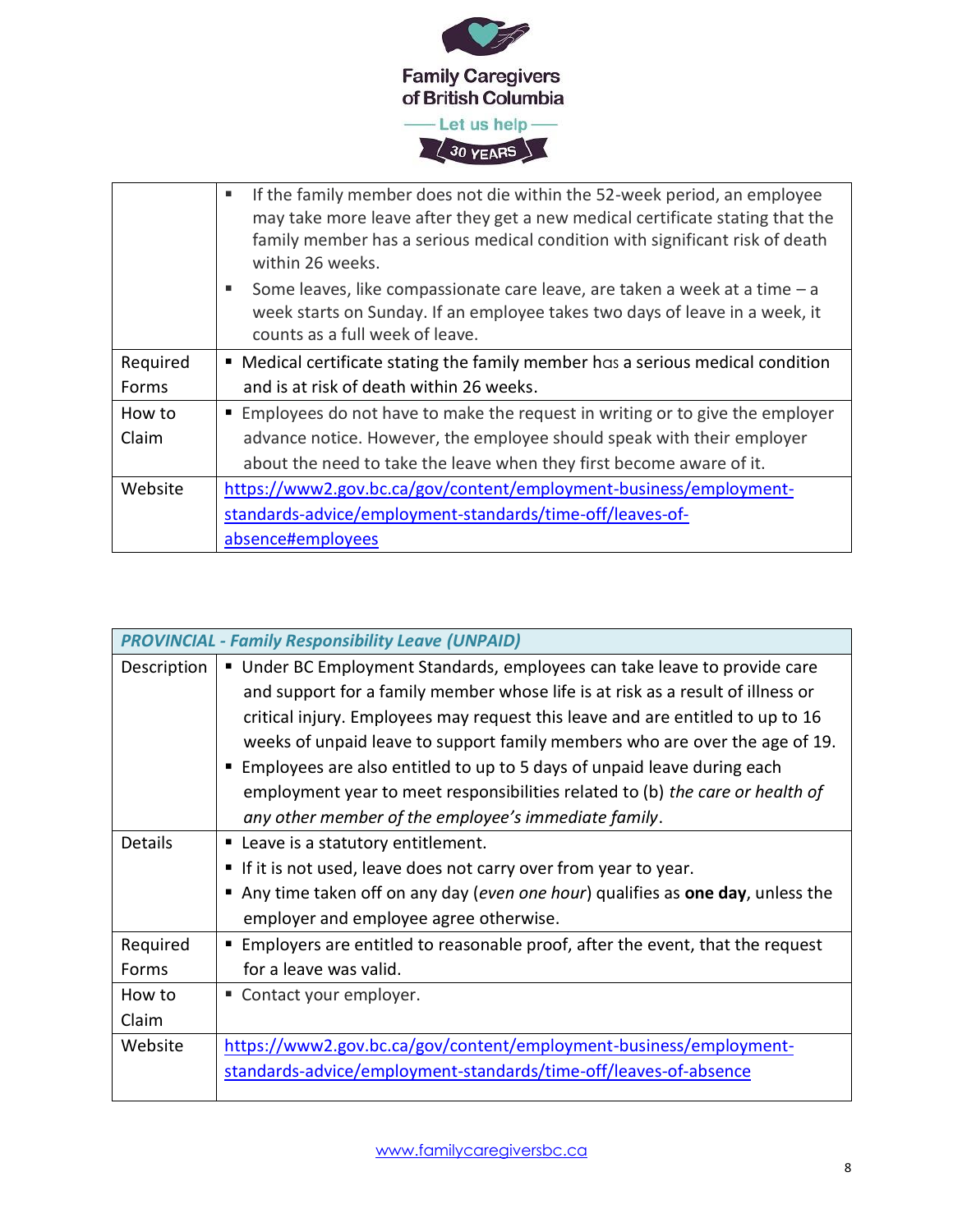

# <span id="page-8-0"></span>**Tax Benefits and Credits**

|                | <b>FEDERAL - Canada Caregiver Credit (CCC)</b>                              |
|----------------|-----------------------------------------------------------------------------|
| Description    | An individual may be able to claim the new CCC-a consolidation of the       |
|                | infirm dependent, caregiver, and family caregiver credits that were         |
|                | available prior to 2017—if they support a spouse, common-law partner, or    |
|                | a dependent with a physical or mental impairment.                           |
| <b>Details</b> | A maximum amount may be claimed by a caregiver in respect to each           |
|                | infirm dependent.                                                           |
|                | • The dependent is not required to live with the caregiver in order for the |
|                | caregiver to claim the credit.                                              |
| Required       | https://www.canada.ca/en/revenue-<br>٠                                      |
| Forms / How    | agency/services/tax/individuals/topics/about-your-tax-return/tax-           |
| to Claim /     | return/completing-a-tax-return/deductions-credits-expenses/canada-          |
| Website        | caregiver-amount.html?utm_campaign=not-                                     |
|                | applicable&utm_medium=vanity-url&utm_source=canada-ca_caregiver-            |
|                | credit                                                                      |

|                | <b>PROVINCIAL - Spouse or Common-Law Partner Tax Credit</b>            |  |
|----------------|------------------------------------------------------------------------|--|
| Description    | " You can claim this credit if you supported your spouse or common-    |  |
|                | law partner and his or her net income was below a maximum amount.      |  |
| <b>Details</b> | • You may be entitled to claim a credit if your spouse or common-law   |  |
|                | partner has a physical or mental impairment.                           |  |
| Required       | $\blacksquare$ None                                                    |  |
| Forms          |                                                                        |  |
| How to Claim   | Line 30300 on Schedule 5                                               |  |
|                | Line 58120 on the BC428 British Columbia Tax Form.                     |  |
| Website        | https://www.canada.ca/en/revenue-                                      |  |
|                | agency/services/tax/individuals/topics/about-your-tax-return/tax-      |  |
|                | return/completing-a-tax-return/deductions-credits-expenses/line-30300- |  |
|                | spouse-common-law-partner-amount.html                                  |  |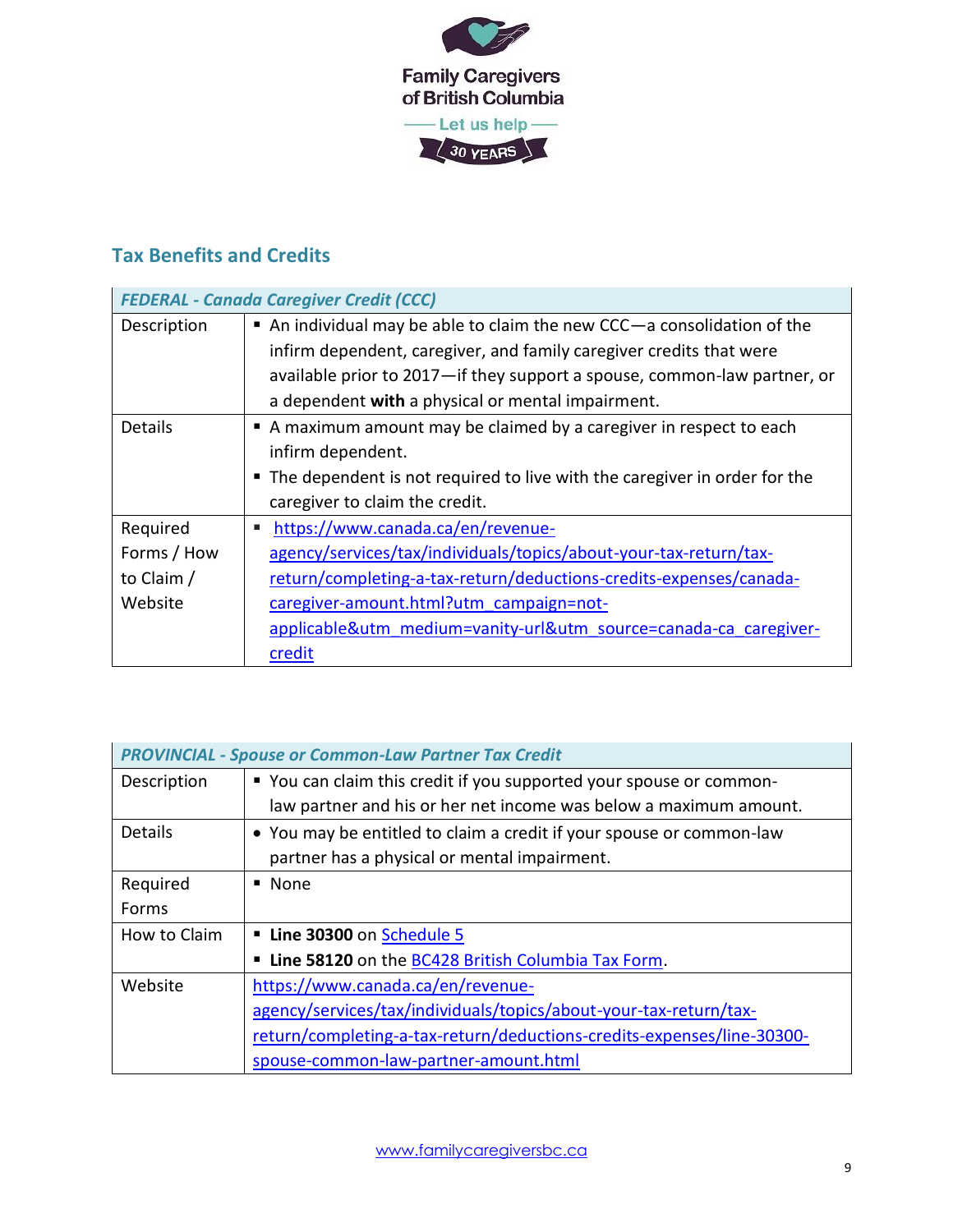

| <b>Amount for an Eligible Dependent Tax Credit</b> |                                                                            |
|----------------------------------------------------|----------------------------------------------------------------------------|
| Description                                        | " You may be able to claim this credit if you were NOT living or being     |
|                                                    | supported by a spouse/common-law partner, if you supported a               |
|                                                    | dependent, and you lived with the dependent.                               |
| <b>Details</b>                                     | • The dependent must be a family member.                                   |
|                                                    | • You can claim this amount if your eligible dependent's net income was    |
|                                                    | below a maximum amount.                                                    |
|                                                    | • If you claimed the Canada caregiver amount for the same dependent, his   |
|                                                    | or her net income must have been below a maximum amount.                   |
|                                                    | • If you claimed an amount for the year on line 303, you cannot claim this |
|                                                    | amount.                                                                    |
| Required                                           | ■ None                                                                     |
| Forms                                              |                                                                            |
| How to Claim                                       | Line 30500 on Schedule 5                                                   |
|                                                    | Line 58160 on the BC428 British Columbia Tax Form.                         |
| Website                                            | https://www.canada.ca/en/revenue-                                          |
|                                                    | agency/services/tax/individuals/topics/about-your-tax-return/tax-          |
|                                                    | return/completing-a-tax-return/deductions-credits-expenses/line-305-       |
|                                                    | amount-eligible-dependant.html                                             |

| <b>FEDERAL AND PROVINCIAL - Medical Expenses for Dependents</b> |                                                                            |
|-----------------------------------------------------------------|----------------------------------------------------------------------------|
| Description                                                     | • You may be able to claim a portion of the medical expenses you paid for  |
|                                                                 | your dependent.                                                            |
| <b>Details</b>                                                  | " The actual amount of qualifying medical expenses is limited by your      |
|                                                                 | income to a maximum amount each year.                                      |
|                                                                 | ■ You can only claim the part of an expense for which you have not been or |
|                                                                 | will not be reimbursed.                                                    |
|                                                                 | Medical Expenses RC4065 - 2019 Guide                                       |
|                                                                 | How do you claim eligible medical expenses on your tax return?             |
| Required                                                        | Receipts may be requested.                                                 |
| Forms                                                           |                                                                            |
| How to Claim                                                    | " Lines 33099 and 33199 - see Website link listed below.                   |
|                                                                 | Lines 58680 and 58720 on the BC428 British Columbia Tax Form.<br>п         |
| Website                                                         | https://www.canada.ca/en/revenue-                                          |
|                                                                 | agency/services/tax/individuals/topics/about-your-tax-return/tax-          |
|                                                                 | return/completing-a-tax-return/deductions-credits-expenses/lines-33099-    |
|                                                                 | 33199-eligible-medical-expenses-you-claim-on-your-tax-return.html          |

[www.familycaregiversbc.ca](http://www.familycaregiversbc.ca/)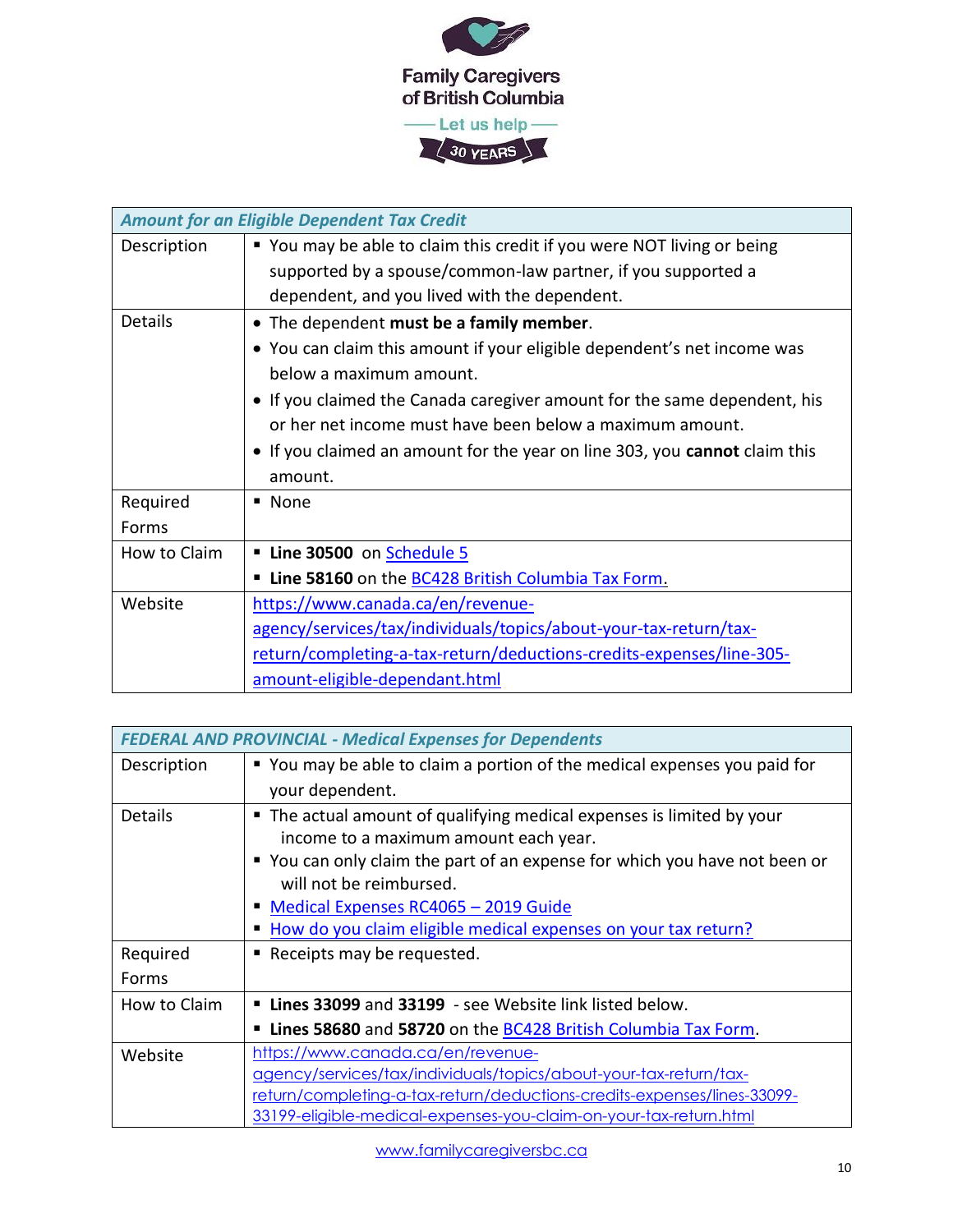

# <span id="page-10-0"></span>**Income Assistance**

| <b>PROVINCIAL - Income Assistance</b> |                                                                               |
|---------------------------------------|-------------------------------------------------------------------------------|
| Description                           | • For caregivers, if you are in need and have no other resources, you may     |
|                                       | be eligible for income assistance.                                            |
| <b>Details</b>                        | If you are in need and have no other resources, you may be eligible for       |
|                                       | income assistance.                                                            |
| <b>Required Forms</b>                 | Dependent on circumstances.                                                   |
|                                       |                                                                               |
| How to Claim                          | ■ Use My Self Serve to assess your eligibility and apply for assistance from  |
|                                       | the B.C. government.                                                          |
|                                       | If you can't complete the application online, call 1-866-866-0800 or          |
|                                       | visit your local office. Contact an intake worker for information specific to |
|                                       | caretakers.                                                                   |
| Website                               | https://www2.gov.bc.ca/gov/content/family-social-supports/income-             |
|                                       | assistance/apply-for-assistance                                               |
|                                       |                                                                               |

|                       | <b>PROVINCIAL - Shelter Aid for Elderly Renters (SAFER)</b>               |  |
|-----------------------|---------------------------------------------------------------------------|--|
| Description           | • The SAFER program makes rents affordable for BC seniors with low to     |  |
|                       | moderate incomes.                                                         |  |
| <b>Details</b>        | ■ SAFER provides monthly cash payments to subsidize rents for eligible BC |  |
|                       | residents who are age 60 or over and who pay rent for their homes.        |  |
|                       | ■ To be eligible, you must:                                               |  |
|                       | Must meet citizenship requirements<br>1)                                  |  |
|                       | 2) Have lived in BC for the full 12 months prior to your application.     |  |
|                       | Pay more than 30% of your gross monthly income toward rent.<br>3)         |  |
| <b>Required Forms</b> | ■ Proof of Income                                                         |  |
|                       | Proof of Age                                                              |  |
|                       | ■ Proof of Rent                                                           |  |
|                       | Bank Account Information (for direct deposit)                             |  |
| How to Claim          | Complete the application form (see website or contact BC Housing for      |  |
|                       | details).                                                                 |  |
| Website               | https://www.bchousing.org/housing-assistance/rental-assistance-           |  |
|                       | financial-aid-for-home-modifications/shelter-aid-for-elderly-renters      |  |
|                       |                                                                           |  |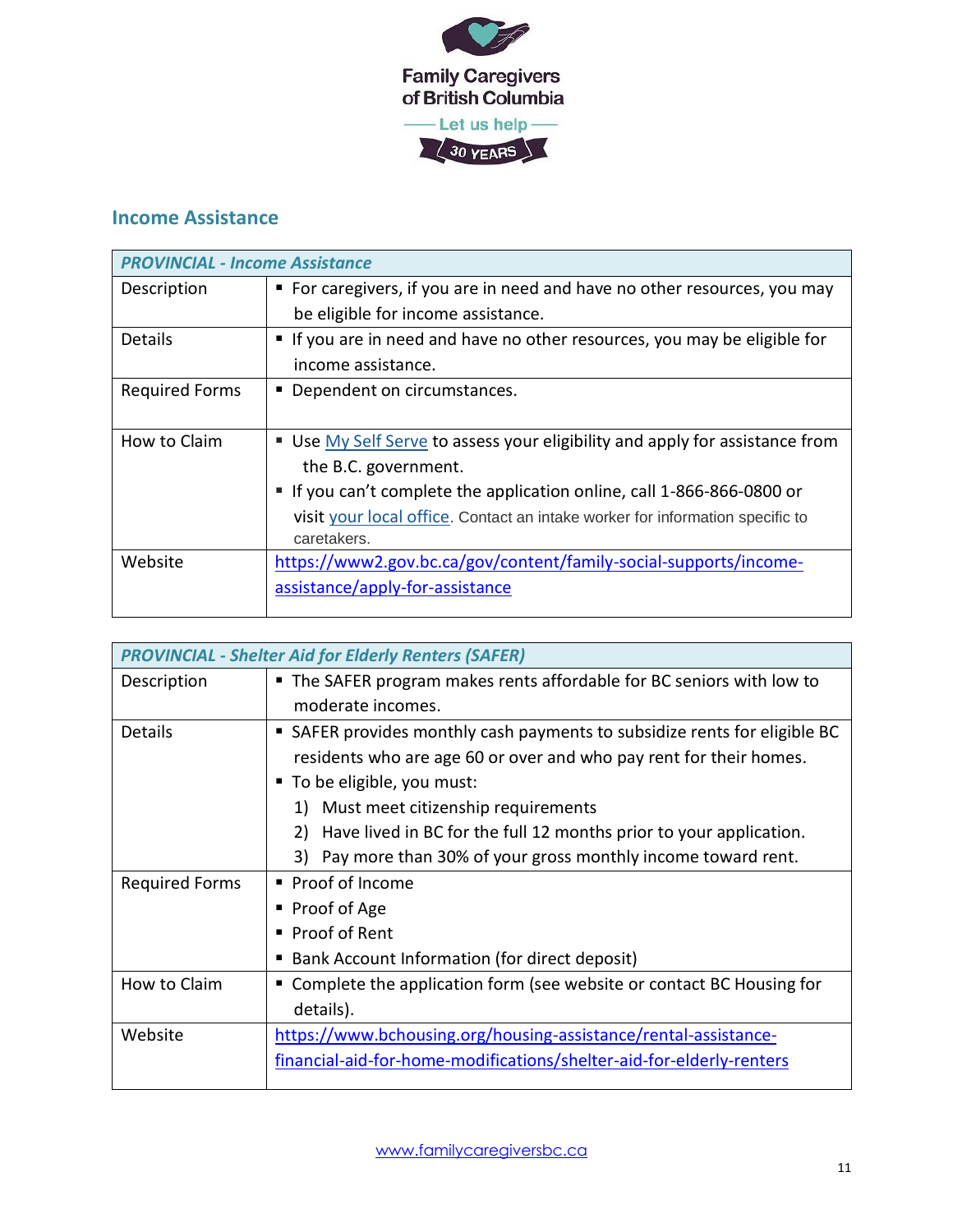

# <span id="page-11-0"></span>**Home Modification Assistance**

| <b>FEDERAL - Home Accessibility Expenses Tax Credit</b>                                                                                                                                                              |  |
|----------------------------------------------------------------------------------------------------------------------------------------------------------------------------------------------------------------------|--|
| ■ You may be able to claim this tax credit if you are the spouse/common                                                                                                                                              |  |
| law partner of a qualifying individual.                                                                                                                                                                              |  |
| " You can claim up to a maximum amount in expenses.                                                                                                                                                                  |  |
| ■ Eligible expenses must be supported by acceptable documentation, such                                                                                                                                              |  |
| as agreements, invoices and receipts.                                                                                                                                                                                |  |
| <b>Example 1285</b> – see Website listed below.                                                                                                                                                                      |  |
| https://www.canada.ca/en/revenue-<br>agency/services/tax/individuals/topics/about-your-tax-return/tax-<br>return/completing-a-tax-return/deductions-credits-expenses/line-31285-<br>home-accessibility-expenses.html |  |
|                                                                                                                                                                                                                      |  |

| <b>PROVINCIAL - Home Adaptations for Independence (HAFI)</b> |                                                                            |  |
|--------------------------------------------------------------|----------------------------------------------------------------------------|--|
| Description                                                  | The HAFI program provides financial assistance for home modifications      |  |
|                                                              | for eligible low-income British Columbians with mobility or health issues. |  |
| <b>Details</b>                                               | To be eligible, you must:                                                  |  |
|                                                              | Be a Canadian citizen residing in BC<br>1)                                 |  |
|                                                              | Have household assets less than a specified amount and income<br>2)        |  |
|                                                              | within Housing Income Limits.                                              |  |
|                                                              | 3) Have someone in your household with a permanent disability.             |  |
|                                                              | ■ The adaptations should directly address the limitations.                 |  |
|                                                              | ■ You could receive up to a maximum amount in financial assistance.        |  |
|                                                              | Landlords are also eligible for the program.                               |  |
| <b>Required Forms</b>                                        | See the application guide for details.                                     |  |
| How to Claim                                                 | Go to the BC Housing website and download the application, request a       |  |
|                                                              | copy by mail, or pick one up at your nearest BC Housing office.            |  |
| Website                                                      | https://www.bchousing.org/housing-assistance/rental-assistance-financial-  |  |
|                                                              | aid-for-home-modifications/home-adaptations-for-independence               |  |
|                                                              |                                                                            |  |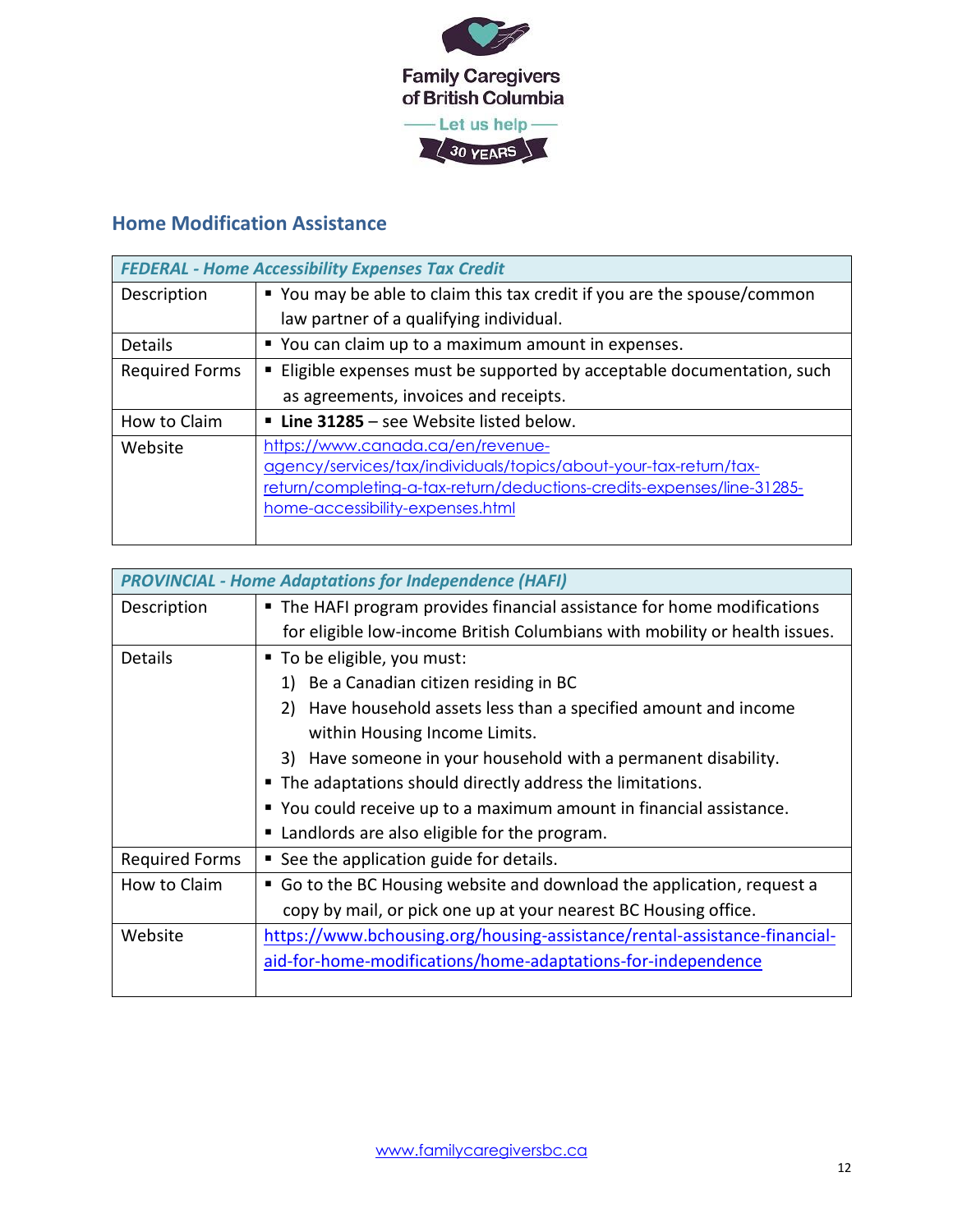

| <b>PROVINCIAL - BC Home Renovation Tax Credit for Seniors and Person with Disabilities</b> |                                                                       |  |
|--------------------------------------------------------------------------------------------|-----------------------------------------------------------------------|--|
| Description                                                                                | ■ You may be able to claim eligible expenses for certain permanent    |  |
|                                                                                            | home renovations that improve access, mobility, or reduce the risk of |  |
|                                                                                            | harm within the home.                                                 |  |
| <b>Details</b>                                                                             | • On the last day the tax year you must:                              |  |
|                                                                                            | 1) Be a BC resident, and                                              |  |
|                                                                                            | 2) Be living with a senior, or a person with a disability.            |  |
|                                                                                            | ■ There is a maximum credit per tax year.                             |  |
|                                                                                            | Some examples of eligible expenses are: handrails, walk-in bathtubs   |  |
|                                                                                            | and wheelchair ramps.                                                 |  |
|                                                                                            | ■ This credit can be split between eligible residents of the home.    |  |
|                                                                                            | • For seniors and family members living with seniors, the renovation  |  |
|                                                                                            | expenses must have happened on or after April 1, 2012.                |  |
| <b>Required Forms</b>                                                                      | " You must retain documentation to support your claim, including      |  |
|                                                                                            | receipts from suppliers and contractors.                              |  |
| How to Claim                                                                               | Complete the British Columbia Home Renovation Tax Credit for Seniors  |  |
|                                                                                            | and Persons with Disabilities form (Schedule BC(S12)) and enter the   |  |
|                                                                                            | amount you spent on eligible renovations beside Line 60480 on         |  |
|                                                                                            | the British Columbia Credits form (BC479).                            |  |
| Website                                                                                    | https://www2.gov.bc.ca/gov/content/taxes/income-                      |  |
|                                                                                            | taxes/personal/credits/seniors-renovation                             |  |

#### <span id="page-12-0"></span>**Community and Special Interest Programs**

#### Employment Benefits

Check your employment benefits. Some benefit plans may provide a limited amount of financial assistance for caregivers.

#### [Find Support](http://findsupportbc.com/) BC

Find Support BC connects families of persons with disabilities with resources available to them. It's simple; just select your criteria to get started. Includes financial help, emotional support, health support, advocacy and government support. [http://findsupportbc.com/.](http://findsupportbc.com/)

#### Patient Assistance Programs

RxHelp's mission is to provide Canadian health care consumers access to brand-name pharmaceutical manufacturers "Patient Assistance Programs".

[www.rxhelp.ca](http://www.rxhelp.ca/)